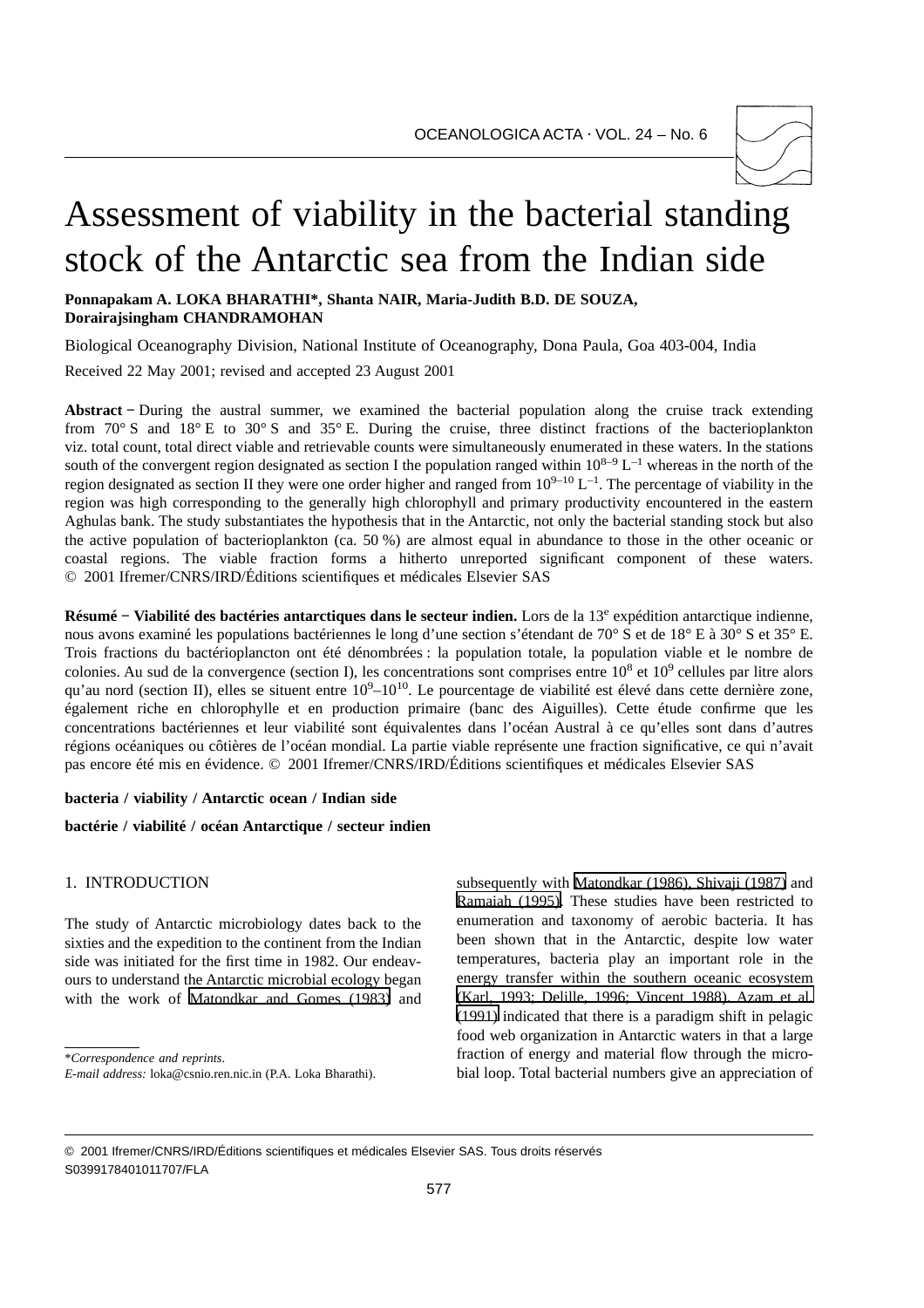the contribution of bacteria to planktonic biomass, the retrievable or cultivable fraction is the one that could be used for comparison of data representing different times of the year or different areas [\(Van Es and Meyer Reil,](#page-3-0) [1982\)](#page-3-0). However, the actual contribution to the activity of an ecosystem could come from a more important fraction viz. total viable count. The investigation substantiates the previous reports [\(Kim, 1991; Simidu et al., 1986;](#page-3-0) [Zdanowski and Donachie 1993\)](#page-3-0) that in the Antarctic region, the bacterial standing stock is high. Also their viability is high and is nearly as much in the temperate oceanic or coastal region. In this study, the three different fractions, viz. total counts (TC), direct total viable counts (TVC), retrievable plate counts (RC) of the bacterial assemblages of sea waters from the Indian ocean side of the Antarctic is being reported for the first time.

## 2. MATERIALS AND METHODS

During the 13th Antarctic expedition (December 1993–March 1994), ten oceanographic stations were sampled along the cruise track from Dakshin Gangotri (Indian Base Camp) to Durban Port (*figure 1*) for microbiological analysis. Seawater was collected from depths of 5, 50 and 100 m using a ZoBell's sampler. Stations 1–5 located south of 40° S latitude have been grouped together under section I as southern oceanic group and the rest under the northern section II for comparison.

The total counts (TC) were estimated by the AODC method [\(Hobbie et al., 1977\)](#page-3-0). Total direct viable counts (TVC) were carried out as outlined by [Kogure et al.](#page-3-0) [\(1984\)](#page-3-0). The tubes were incubated under low ambient temperatures of 8–12 °C. For retrievable counts (RC), colonyforming units (CFU) were counted on ZoBell's medium by spread-plating. The plates were incubated at 8–10 °C for 10–20 d till the numbers of colonies were constant.

## 3. RESULTS AND DISCUSSION

The study of the bacterial distribution along the cruise track (*figure 1*) showed generally increasing trend from stations 1 to 10 with the exception of station 2. Although there was an increase in bacterial number, it was not significantly different (*[figure 2](#page-2-0)*). In section I, the TC ranged from  $4.47-20.08\times10^8$  L<sup>-1</sup>. The total bacteria in the present study were one order higher than that reported in the Austral ocean by [Gibson et al. \(1990\)](#page-3-0). These values are closer



**Figure 1.** Sampling stations along the cruise track from Dakshin Gangotri (Indian Base Camp) to Durban Port.

to the abundance reported by [Delille \(1995\)](#page-3-0) in the Antarctic neritic water. [Bruni et al. \(1992\)](#page-3-0) and [Acosta Pomar et](#page-3-0) [al. \(1993\)](#page-3-0) reported values for the Ross sea in the same range as in our studies. The variation in TC in section II was one to two orders higher than section I (*[figure 2](#page-2-0)*). The average of the total bacterial load at 5 m depth was  $1.36\times10^{9}$  L<sup>-1</sup> in the Antarctic sea. Between the stations in the north and south of  $40^{\circ}$  S, the northern ones (section I) had 6.6 times the populations in the south. Previous studies on chlorophyll, primary productivity and zooplankton estimation suggests that the region south of Antarctic convergence  $(46-53° S)$  to be more productive than other regions [\(Verlencar et al., 1990; Froneman and Perissi](#page-3-0)[notto, 1996; Curran et al., 1998; Froneman et al., 1998\)](#page-3-0). However, in the present study, few stations north of the subtropical convergence (∼40° S) harboured higher numbers. This higher abundance in bacterial counts at stations 9 and 10 than in the southern stations may be due to their proximity to Aghulas bank. This region is characterized by high levels of primary production due to intense shelf edge upwelling [\(Probyn et al., 1994, 1995\)](#page-3-0) and bacteria utilize 10–50 % of net productivity of the dis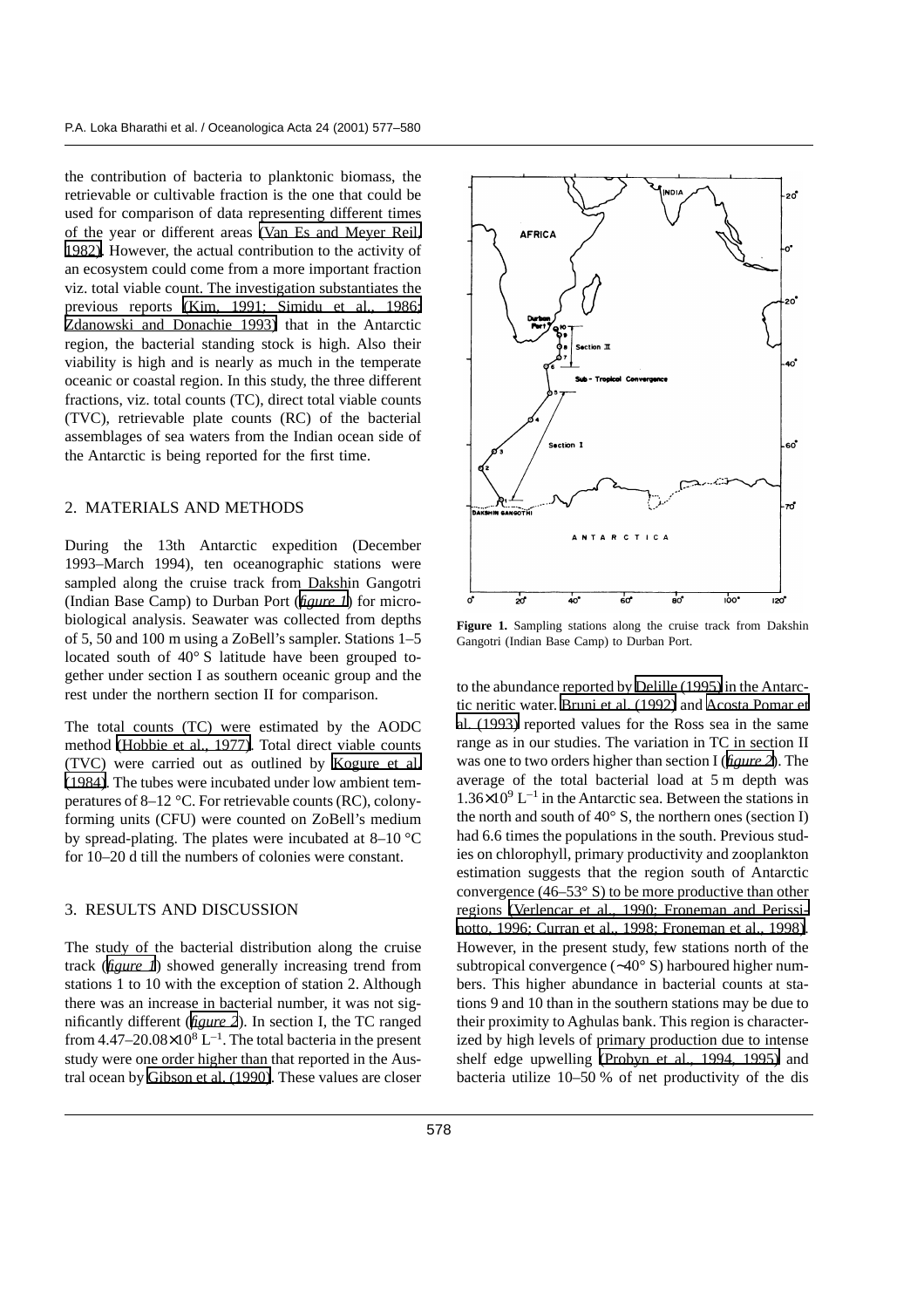<span id="page-2-0"></span>

Figure 2. Abundance of the three fractions of bacteria (total counts: TC, total viable counts: TVC and retrievable counts: RC) at different depths in sections I and II.

solved organic matter [\(Fuhrman and Azam, 1980\)](#page-3-0). Besides, eastern Aghulas bank is characterized by shallower, often more intense thermocline during the summer stratified period. Perhaps all these factors were responsible for a higher bacterial stock. The unusually high numbers observed at 5 and 50 m depths at station 9, and at 100 m at station 8 may be due to either the patchy distribution of bacteria or effect of algal blooms [\(Bouvy and Delille,](#page-3-0) [1988\)](#page-3-0). The TVC and RC are also of great assistance in understanding the influence of active fraction density. The TVC was two orders higher in magnitude than the RC. There was a good correlation between TC and TVC  $(r = 0.9088, n = 30, P > 0.001)$  suggesting that the latter was responsible for 82 % of the variation in TC. Hence, the possibility of including a large virus-like particle [\(Sommeruga et al., 1995\)](#page-3-0) in the counts is greatly reduced. There was significant variation in the distribution of RC in sections I and II at 5 and 50 m  $(P > 0.05)$ . The bacterial viability observed in both sections irrespective of depth was high and almost equal to that in the euphotic zone [\(Bianchi and Giuliano, 1996\)](#page-3-0) with section II showing higher viability. Interestingly, this high viability was more marked in the marine waters than in the Antarctic lacustrine waters [\(Loka Bharathi et al., 1999\). Kogure et al.](#page-3-0) [\(1986\)](#page-3-0) could correlate the viable numbers to heterotrophic activity in the water column suggesting high mineralisation potential in these waters. [Dufour et al. \(1990\)](#page-3-0) have suggested that in more productive systems the abundance and proportion of active bacteria is high. The high viability observed in our study corroborated with the reported high surface productivity rate of  $4-29$  g  $C \cdot m^{-2} \cdot h^{-1}$  [\(Ver](#page-3-0)[lencar and Dhargalkar, 1992;](#page-3-0) *table I*).

Thus our studies indicate that in the Indian side of Antarctic, despite low water temperature, bacterial numbers are high and almost equal to that encountered in the other oceanic or coastal realms. The high viability (> 50 %) of the bacterial assemblage in the southern most areas of the Antarctic zone suggests that it forms an important component of the bacterioplankton and could contribute significantly to the cycling of nutrients.

#### **Acknowledgements**

We would like to express our sincere thanks to Prof. F. Azam, Scripps Institute of Oceanography for his valuable suggestions. The

**Table I.** Variations in primary productivity, chlorophyll in sections I and II of the Antarctic sea from the Indian side.

| Location                            | Chlorophyll                      | Primary productivity             | Reference                      |
|-------------------------------------|----------------------------------|----------------------------------|--------------------------------|
| Section I $(48-70^{\circ} S)$       | 7.5–64.4 mg·m <sup>-2</sup>      | 0.5–7 mg $C·m-2·h-1$             | Verlencar and Dhargalkar, 1992 |
| Section I (south of $67^{\circ}$ S) | $0.45 - 4.03$ mg·m <sup>-3</sup> | 0.4–3.33 mg $C·m-3·h-1$          | Verlencar et al., 1990         |
| Section II oceanic                  | 8.0–23.6 mg·m <sup>-2</sup>      | 4–29 mg $C·m-2·h-1$              | Verlencar and Dhargalkar, 1992 |
| Section II coastal (off SE Africa)  | 22.5–88.2 mg·m <sup>-3</sup>     | 85.2–1372.8 mg $C·m^{-2}·h^{-1}$ | Probyn et al., 1995            |